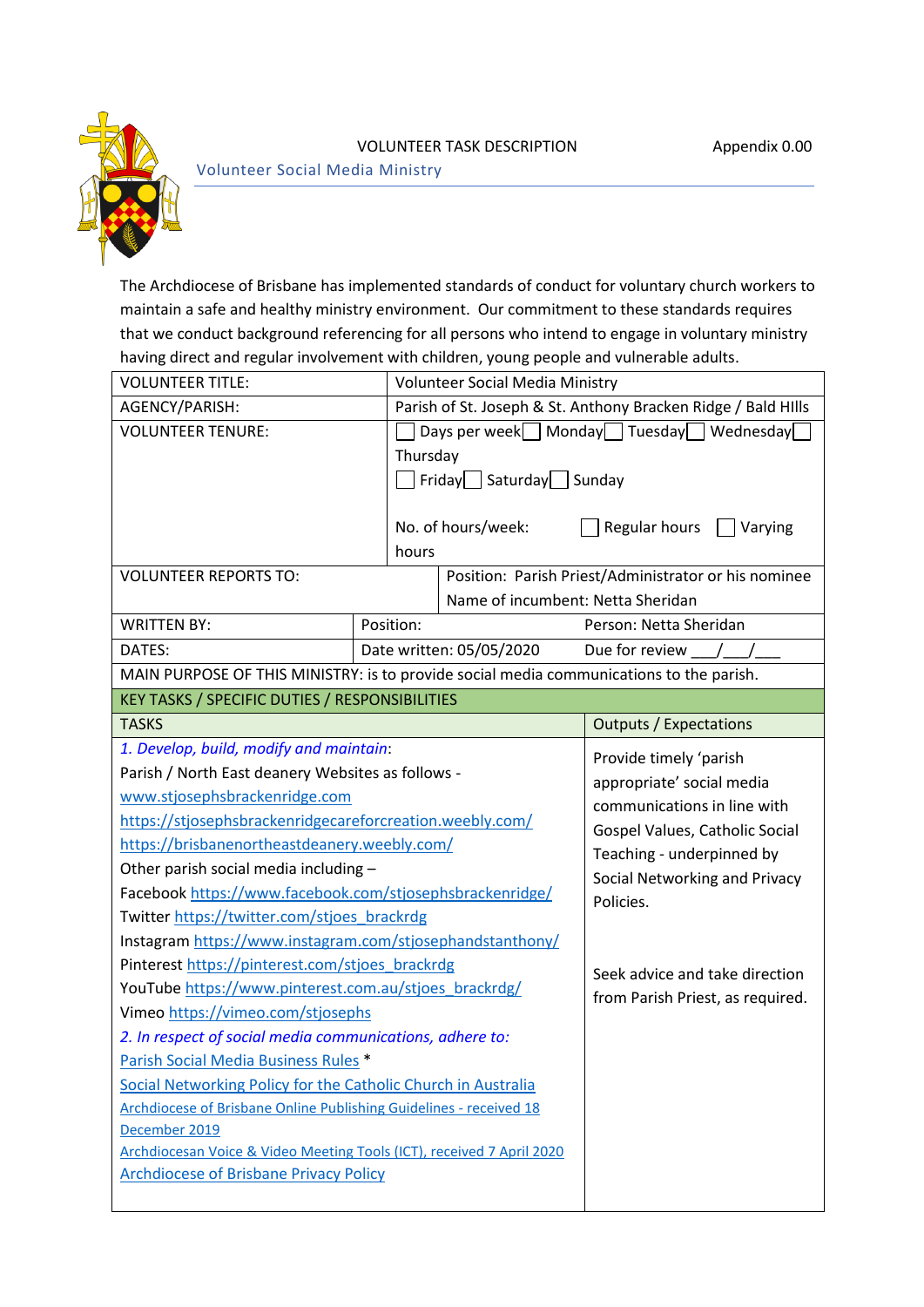| 3. Review Online Feedback & provide continuous improvement:                                            | * Reviewed / approval obtained                                |  |  |  |
|--------------------------------------------------------------------------------------------------------|---------------------------------------------------------------|--|--|--|
| Actively seek feedback on social media from Parish Priest,<br>$\bullet$                                | biennially from PP and Pastoral                               |  |  |  |
| Pastoral Council, parish groups etc., by request or annually,                                          | Council.                                                      |  |  |  |
| whichever is earliest.                                                                                 |                                                               |  |  |  |
| Respond to parish groups, as above, on their online and<br>$\bullet$                                   | Implement continuous                                          |  |  |  |
| adhoc suggestions - identify gaps, implement improvements.                                             | improvement strategies /                                      |  |  |  |
|                                                                                                        | actions to close feedback loop.                               |  |  |  |
|                                                                                                        | Action in a timely manner or                                  |  |  |  |
|                                                                                                        | within an agreed timeframe.                                   |  |  |  |
| <b>INCUMBENT REQUIREMENTS:</b>                                                                         |                                                               |  |  |  |
| Competencies:                                                                                          |                                                               |  |  |  |
| Must be a very good communicator – both written and verbal.<br>⇨                                       |                                                               |  |  |  |
| Must be able to handle workload in a timely manner.<br>⇨                                               |                                                               |  |  |  |
| Must maintain a sound knowledge of technical aspects of website(s) software.<br>⇨                      |                                                               |  |  |  |
| Must maintain a sound knowledge of all parish social media and be prepared to self-<br>$\Rightarrow$   |                                                               |  |  |  |
| educate to be up to date with advances and improvements in social media.                               |                                                               |  |  |  |
| Knowledge / Qualifications:                                                                            |                                                               |  |  |  |
| <b>Archdiocesan Privacy Policy</b><br>⇨                                                                |                                                               |  |  |  |
| ⇨                                                                                                      | Social Networking Policy for the Catholic Church in Australia |  |  |  |
| Archdiocese of Brisbane Online Publishing Guidelines - received 18 December 2019<br>⇨                  |                                                               |  |  |  |
| Archdiocesan Voice & Video Meeting Tools (ICT), received 7 April 2020<br>$\Rightarrow$                 |                                                               |  |  |  |
| understanding and application of Safeguarding Policy and Code of Ethical Behaviour as<br>$\Rightarrow$ |                                                               |  |  |  |
| required by the parish; have a Positive Notice Blue Card/Police Check;                                 |                                                               |  |  |  |
| awareness and application of WHS in the parish/church.<br>⇨                                            |                                                               |  |  |  |
| Personal Qualifications / Attributes / Traits / Capabilities:                                          |                                                               |  |  |  |
| An active participant in the parish worship and community;<br>⇨                                        |                                                               |  |  |  |
| Is recognised within the parish community as a person of good reputation;<br>⇨                         |                                                               |  |  |  |
| Very good communication skills, friendly with good relational skills;<br>⇨                             |                                                               |  |  |  |
| Committed to communicating an authentic Gospel message through social media.<br>⇨                      |                                                               |  |  |  |
| CHALLENGES FOR VOLUNTEER IN UNDERTAKING THESE TASKS                                                    |                                                               |  |  |  |

Publish appropriate content; moderate followers comments and take appropriate action, as necessary, where comments are considered unacceptable; maintain an up to date social media knowledge.

VERIFICATION / AUTHORISATION

Approved by:

(Position/ Title) (Name

TO BE SIGNED BY THE ROLE HOLDER:

I have read and I understand this task description

I have received copies of and had the following policies and code explained to me and I understand the expectations: